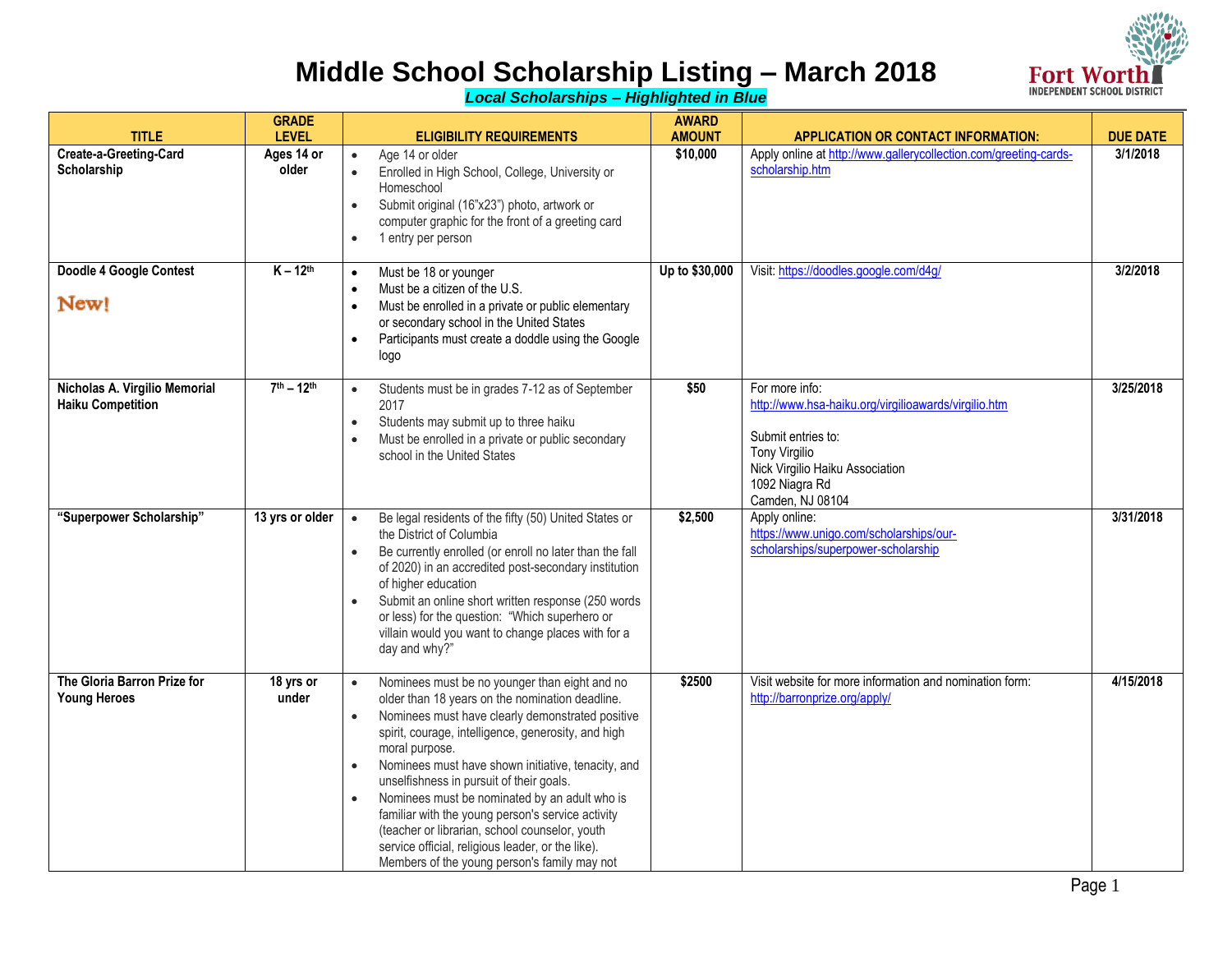

*Local Scholarships – Highlighted in Blue*

| <b>TITLE</b>                            | <b>GRADE</b><br><b>LEVEL</b> | <b>ELIGIBILITY REQUIREMENTS</b>                                                                                                                                                                                                                                                                                                                                                                                                                                                                                                                                                                                    | <b>AWARD</b><br><b>AMOUNT</b>                                                       | <b>APPLICATION OR CONTACT INFORMATION:</b>                                                                                                  | <b>DUE DATE</b> |
|-----------------------------------------|------------------------------|--------------------------------------------------------------------------------------------------------------------------------------------------------------------------------------------------------------------------------------------------------------------------------------------------------------------------------------------------------------------------------------------------------------------------------------------------------------------------------------------------------------------------------------------------------------------------------------------------------------------|-------------------------------------------------------------------------------------|---------------------------------------------------------------------------------------------------------------------------------------------|-----------------|
| Don't Mess with Texas Art               | $K - 12$ <sup>th</sup>       | submit nominations nor letters of reference.<br>Nominees must have organized and led a truly<br>$\bullet$<br>extraordinary service activity which has clearly<br>benefited other people, our fellow creatures, or the<br>planet we share.<br>Any student in grades K - 12<br>$\bullet$                                                                                                                                                                                                                                                                                                                             | \$2000                                                                              | For more information or questions, please visit:                                                                                            | 4/20/2018       |
| <b>Contest</b>                          |                              | Art Contest<br>$\bullet$                                                                                                                                                                                                                                                                                                                                                                                                                                                                                                                                                                                           |                                                                                     | https://www.ktb.org/don-t-mess-with-texas-art-contest                                                                                       |                 |
| "All About Education"<br>Scholarship    | 13 yrs or older              | Be legal residents of the fifty (50) United States or<br>$\bullet$<br>the District of Columbia.<br>Be currently enrolled (or enroll no later than the fall<br>$\bullet$<br>of 2023) in an accredited post-secondary institution<br>of higher education.<br>Submit an online short written response (250 words<br>$\bullet$<br>or less) for the question: How will a \$3,000<br>scholarship for education make a difference in your<br>life?"                                                                                                                                                                       | \$3000                                                                              | Visit website for more information and to apply:<br>https://www.unigo.com/scholarships/our-scholarships/all-about-<br>education-scholarship | 4/30/2018       |
| Ayn Rand Anthem Essay<br><b>Contest</b> | $8^{th} - 10^{th}$           | Essay based on Anthem novel. See website for<br>$\bullet$<br>details.<br>To avoid disqualification, mailed in essays must<br>include a stapled cover sheet with the following<br>information:<br>o Your name and address;<br>o Your e-mail address (if available);<br>o The name and address of your school;<br>o Topic selected (#1, 2 or 3 from list above);<br>o Your current grade level; and (optional) the name<br>of the teacher who assigned the essay, if you are<br>completing it for classroom credit.<br>Essay must be no fewer than 600 and no more<br>than 1,200 words in length, and double-spaced. | $$30 - $2,000$                                                                      | Apply online at https://www.aynrand.org/students/essay-<br>contests#anthem-1                                                                | 5/1/2018        |
| <b>Brower Youth Award</b><br>New!       | $6^{th} - 12^{th}$           | Outstanding leadership means that you played the<br>$\bullet$<br>major leadership role in creating, organizing and<br>implementing your project or campaign(s). We are<br>looking for individuals with vision, motivation, and<br>leadership skills. Project impact includes how the<br>project benefited the environment and community<br>in terms of measurable results (e.g. acres of wildlife<br>habitat protected or restored, number of people<br>engaged in environmental issues because of the                                                                                                             | \$3000 plus<br>trip to CA<br>and short<br>film<br>produced<br>about<br>student work | Submit application online at:<br>www.broweryouthawards.org                                                                                  | 5/20/2018       |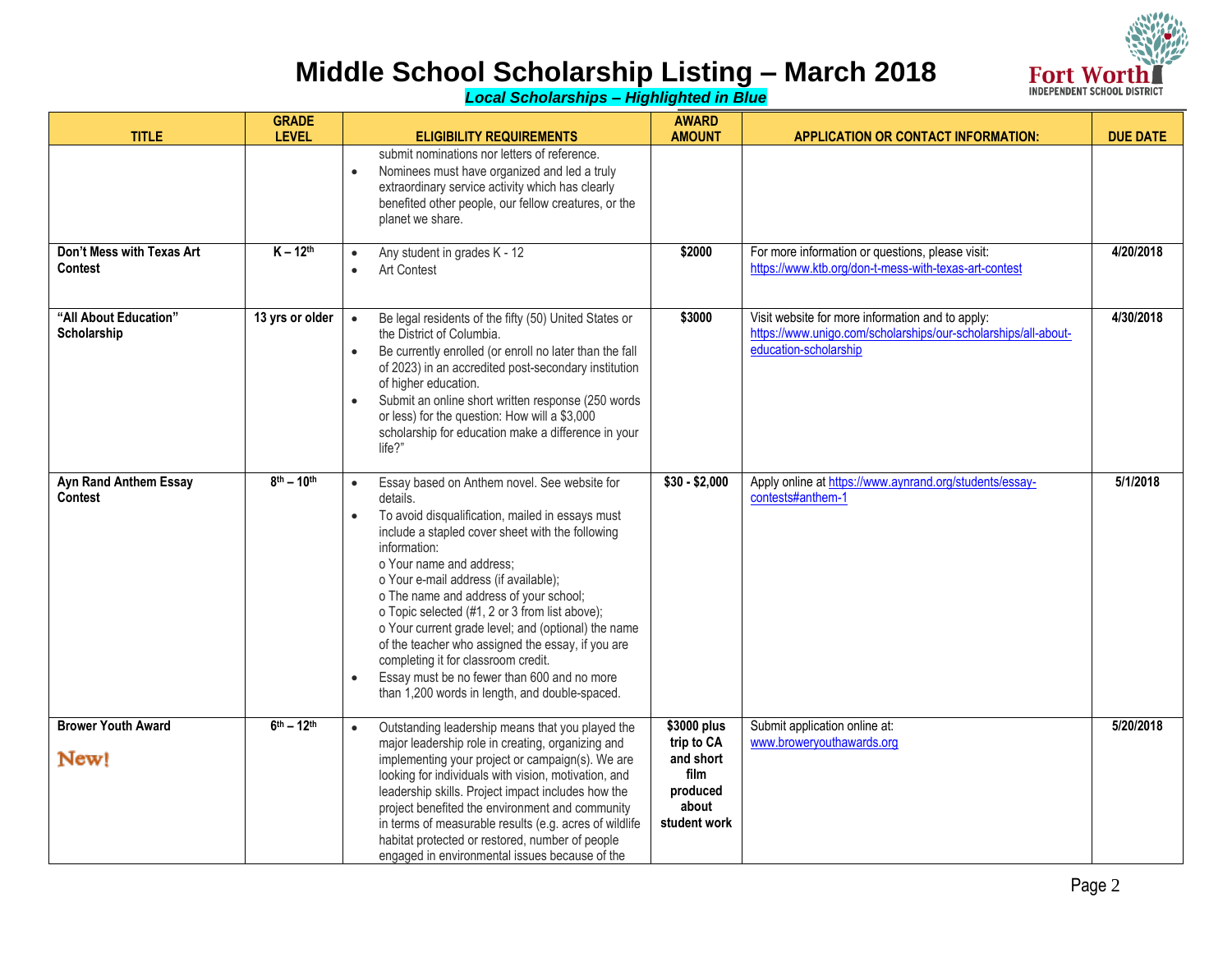

*Local Scholarships – Highlighted in Blue*

| <b>TITLE</b>                      | <b>GRADE</b><br><b>LEVEL</b> | <b>ELIGIBILITY REQUIREMENTS</b>                                                                                                                                                                                                                                                                                                                                                                                                                                                                                        | <b>AWARD</b><br><b>AMOUNT</b> | <b>APPLICATION OR CONTACT INFORMATION:</b>                                                            | <b>DUE DATE</b>      |
|-----------------------------------|------------------------------|------------------------------------------------------------------------------------------------------------------------------------------------------------------------------------------------------------------------------------------------------------------------------------------------------------------------------------------------------------------------------------------------------------------------------------------------------------------------------------------------------------------------|-------------------------------|-------------------------------------------------------------------------------------------------------|----------------------|
|                                   |                              | project, numbers of children no longer exposed to<br>toxins, etc.).<br>Ages 13-22                                                                                                                                                                                                                                                                                                                                                                                                                                      |                               |                                                                                                       |                      |
| "Fifth Month" Scholarship<br>New! | 13 yrs or older              | Be legal residents of the fifty (50) United States or<br>the District of Columbia.<br>Be currently enrolled (or enroll no later than the fall<br>of 2023) in an accredited post-secondary institution<br>of higher education.<br>Submit an online short written response (250 words<br>or less) for the question: "May is the fifth month of<br>the year. Write a letter to the number five explaining<br>why five is important. Be serious or be funny. Either<br>way, here's a high five to you for being original." | \$1,500                       | For more info, visit: https://www.unigo.com/scholarships/our-<br>scholarships/fifth-month-scholarship | 5/31/2018            |
| The DO Something Awards           | 25 yrs or<br>younger         | Must be 25 years or younger<br>Must be a citizen of the U.S. or Canada<br>No essay required, must enter a campaign at<br>www.dosomething.org                                                                                                                                                                                                                                                                                                                                                                           | Up to<br>\$100,000            | Visit www.dosomething.org for more info                                                               | <b>Rolling basis</b> |

## **Internet Scholarship search resources:**

### **Websites for general information**

| College For Texans  | www.collegefortexans.com  |
|---------------------|---------------------------|
| College Board       | www.collegeboard.com      |
| Embark              | www.embark.com            |
| College is Possible | www.collegeispossible.org |
| Texas Mentor        | www.texasmentor.org       |

## **Databases:**

| <b>College Net</b>               |
|----------------------------------|
| Fastweb                          |
| Free Scholarship Search          |
| <b>USA Funds</b>                 |
| <b>Wired Scholar</b>             |
| <b>Scholarship Search</b>        |
| Free College Scholarships and    |
| <b>Financial Aid Information</b> |
|                                  |

www.collegenet.com www.fastweb.com www.freschinfo.com www.usafunds.org www.wiredscholar.com www.college-scholarships.com

www.scholarships.com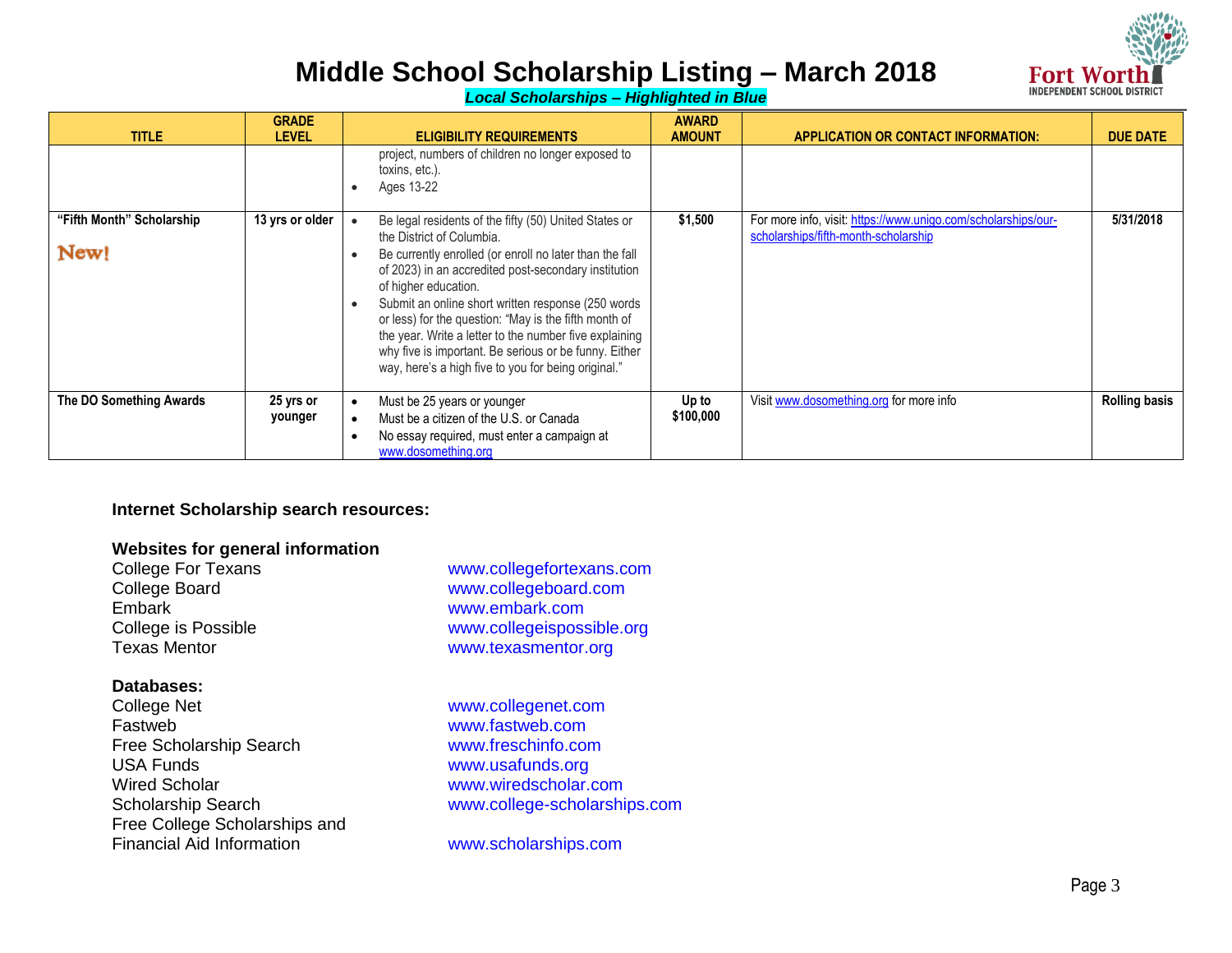*Local Scholarships – Highlighted in Blue*



#### **Scholarship Websites:**

Accounting Scholarship Www.aicpa.org Ambassadorial www.rotary.org American Geological Institute Geoscience Scholarship www.agiweb.org American Institute of Architects www.archfoundation.org American Psychological Association www.apa.org American Society for Microbiology www.asm.org Americorps www.cns.gov Association Graduate Funding WWW.asanet.org Brand Essay Competition www.instituteforbrandleadership.org College Fund www.uncf.org Discover Card Tribute Award WWW.aasa.org Federal Scholarship & Aid Gateway www.fedmoney.org FinAid www.finaid.org Gateway to 10 Free Scholarships www.college-scholarships.com<br>Gateways to US Government Grants www.students.gov Gateways to US Government Grants. Holocaust Remembrance www.holocaust.hklaw.com Imagine **Imagine** www.imagine-america.org International Students Scholarships and Aid Help www.iefa.org International Students www.internationalstudents.com Lucent Technology www.lucent.com NACME Scholarship Program www.nacme.org National Alliance for Excellence www.excellence.org Presidential Freedom www.nationalservice.org Rhodes Scholarships at Oxford www.rhodesscholar.org Ronald McDonald House Charities www.rmhc.com Sallie Mae's Free Online Washington www.salliemae.com Scholarships for Study in Paralegal Studies **WARES** WWW.paralegals.org Siemens Westinghouse Competition www.siemens-foundation.org Student Inventors www.invent.org The Harry S. Truman Scholarship www.truman.org Tylenol Scholarships www.scholarship.tylenol.com United States Institute of Peace www.usip.org

Elks National Foundation www.elks.org/enf/scholars/ourscholarships.cfm

Target Scholarship http://target.com/target\_group/community\_giving/scholarships.jhtml